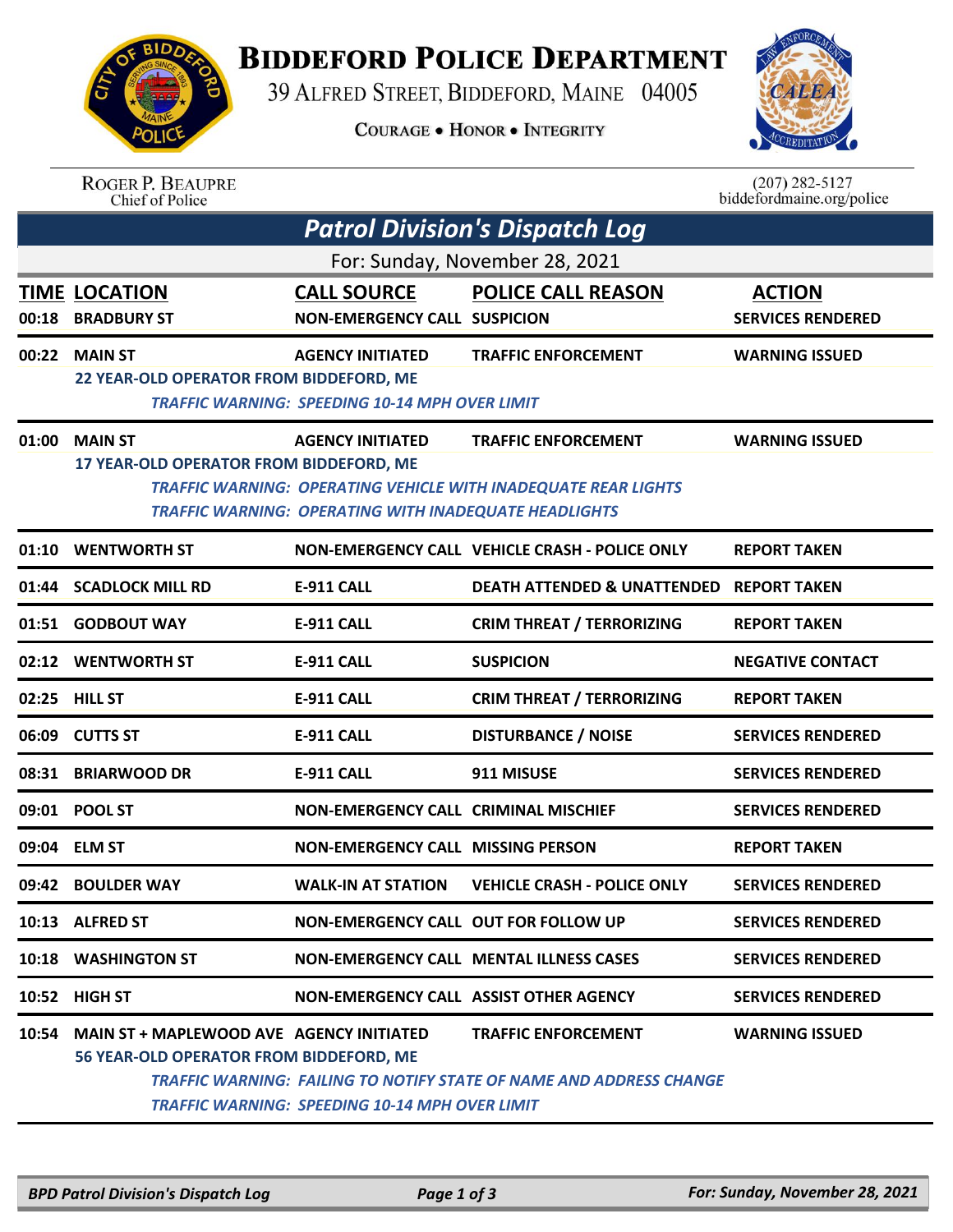| 11:01 | <b>TIME LOCATION</b><br><b>MAIN ST + MT PLEASANT ST</b><br>56 YEAR-OLD OPERATOR FROM BIDDEFORD, ME             | <b>CALL SOURCE</b><br><b>AGENCY INITIATED</b>                                           | <b>POLICE CALL REASON</b><br><b>TRAFFIC ENFORCEMENT</b><br>TRAFFIC WARNING: OPERATE VEHICLE W/O VALID INSPECTION CERTIFICATE | <b>ACTION</b><br><b>WARNING ISSUED</b> |
|-------|----------------------------------------------------------------------------------------------------------------|-----------------------------------------------------------------------------------------|------------------------------------------------------------------------------------------------------------------------------|----------------------------------------|
|       | 11:06 HILL ST<br><b>CHARGE: VIOLATING CONDITION OF RELEASE</b><br><b>CHARGE: VIOLATION OF PROTECTIVE ORDER</b> |                                                                                         | NON-EMERGENCY CALL VIOL PROTECTION FROM ABUSE<br>DEFENDANT: KIM LOUISE TROTTIER  AGE: 46  RESIDENT OF: BIDDEFORD, ME         | <b>ARREST(S) MADE</b>                  |
|       | 11:20 WEST ST                                                                                                  | <b>NON-EMERGENCY CALL SUSPICION</b>                                                     |                                                                                                                              | <b>SERVICES RENDERED</b>               |
|       | 11:21 ORCHARD ST                                                                                               | NON-EMERGENCY CALL PARKING COMPLAINT                                                    |                                                                                                                              | <b>GONE ON ARRIVAL</b>                 |
| 11:58 | <b>MAIN ST</b>                                                                                                 | <b>NON-EMERGENCY CALL ALARM - POLICE</b>                                                |                                                                                                                              | <b>FALSE ALARM</b>                     |
|       | 12:59 SACO FALLS WAY                                                                                           | NON-EMERGENCY CALL ASSIST OTHER AGENCY                                                  |                                                                                                                              | <b>SERVICES RENDERED</b>               |
|       | 13:05 BRADBURY ST                                                                                              |                                                                                         | NON-EMERGENCY CALL DOMESTIC COMPLAINTS                                                                                       | <b>REPORT TAKEN</b>                    |
|       | 13:10 POOL ST                                                                                                  | <b>WALK-IN AT STATION</b>                                                               | <b>ARTICLES LOST/FOUND</b>                                                                                                   | <b>SERVICES RENDERED</b>               |
|       | 13:26 ALFRED ST                                                                                                | <b>E-911 CALL</b>                                                                       | <b>BOLO</b>                                                                                                                  | <b>REPORT TAKEN</b>                    |
| 13:50 | <b>MARINER WAY</b>                                                                                             | <b>E-911 CALL</b>                                                                       | <b>SUSPICION</b>                                                                                                             | <b>NEGATIVE CONTACT</b>                |
| 14:00 | <b>MARINER WAY</b>                                                                                             | NON-EMERGENCY CALL ALARM - POLICE                                                       |                                                                                                                              | <b>FALSE ALARM</b>                     |
|       | 14:22 MARINER WAY                                                                                              | NON-EMERGENCY CALL ALARM - POLICE                                                       |                                                                                                                              | <b>NO ACTION REQUIRED</b>              |
|       | 14:59 ELM ST                                                                                                   |                                                                                         | NON-EMERGENCY CALL VEHICLE CRASH - POLICE ONLY                                                                               | <b>SERVICES RENDERED</b>               |
|       | 15:33 ALFRED ST                                                                                                | <b>NON-EMERGENCY CALL BOLO</b>                                                          |                                                                                                                              | <b>NEGATIVE CONTACT</b>                |
|       | 16:01 ALFRED ST + LAMBERT ST<br>52 YEAR-OLD OPERATOR FROM SCARBOROUGH, ME                                      | <b>AGENCY INITIATED</b><br><b>TRAFFIC WARNING: SPEEDING 10 TO 14 OVER LIMIT</b>         | <b>TRAFFIC ENFORCEMENT</b>                                                                                                   | <b>WARNING ISSUED</b>                  |
| 16:07 | <b>ELM ST + CHERRY LN</b><br><b>45 YEAR-OLD OPERATOR FROM SANFORD, ME</b>                                      | <b>AGENCY INITIATED</b><br><b>TRAFFIC WARNING: OPERATING WITH INADEQUATE HEADLIGHTS</b> | <b>TRAFFIC ENFORCEMENT</b>                                                                                                   | <b>WARNING ISSUED</b>                  |
| 16:26 | <b>ALFRED ST</b>                                                                                               | <b>WALK-IN AT STATION</b>                                                               | <b>OUT FOR FOLLOW UP</b>                                                                                                     | <b>SERVICES RENDERED</b>               |
| 17:14 | <b>MAIN ST</b>                                                                                                 | NON-EMERGENCY CALL ASSIST CITIZEN                                                       |                                                                                                                              | <b>SERVICES RENDERED</b>               |
| 17:39 | <b>MYRTLE ST</b>                                                                                               | <b>E-911 CALL</b>                                                                       | 911 MISUSE                                                                                                                   | <b>SERVICES RENDERED</b>               |
| 17:42 | <b>SOUTH ST + JEFFERSON ST</b><br>70 YEAR-OLD OPERATOR FROM OLD ORCHARD BEACH, ME                              | <b>AGENCY INITIATED</b>                                                                 | <b>TRAFFIC ENFORCEMENT</b><br><b>TRAFFIC WARNING: OPERATING WITHOUT HEADLIGHTS AFTER DARK</b>                                | <b>WARNING ISSUED</b>                  |
| 18:53 | <b>BACON ST</b>                                                                                                | <b>E-911 CALL</b>                                                                       | 911 MISUSE                                                                                                                   | <b>NEGATIVE CONTACT</b>                |
| 19:46 | <b>WACO DR + BIRCHWOOD LN</b>                                                                                  | <b>NON-EMERGENCY CALL SUSPICION</b>                                                     |                                                                                                                              | <b>SERVICES RENDERED</b>               |
| 19:56 | <b>THORNTON ST</b>                                                                                             | <b>AGENCY INITIATED</b>                                                                 | <b>OUT FOR FOLLOW UP</b>                                                                                                     | <b>SERVICES RENDERED</b>               |
|       | <b>BPD Patrol Division's Dispatch Log</b>                                                                      | Page 2 of 3                                                                             |                                                                                                                              | For: Sunday, November 28, 2021         |